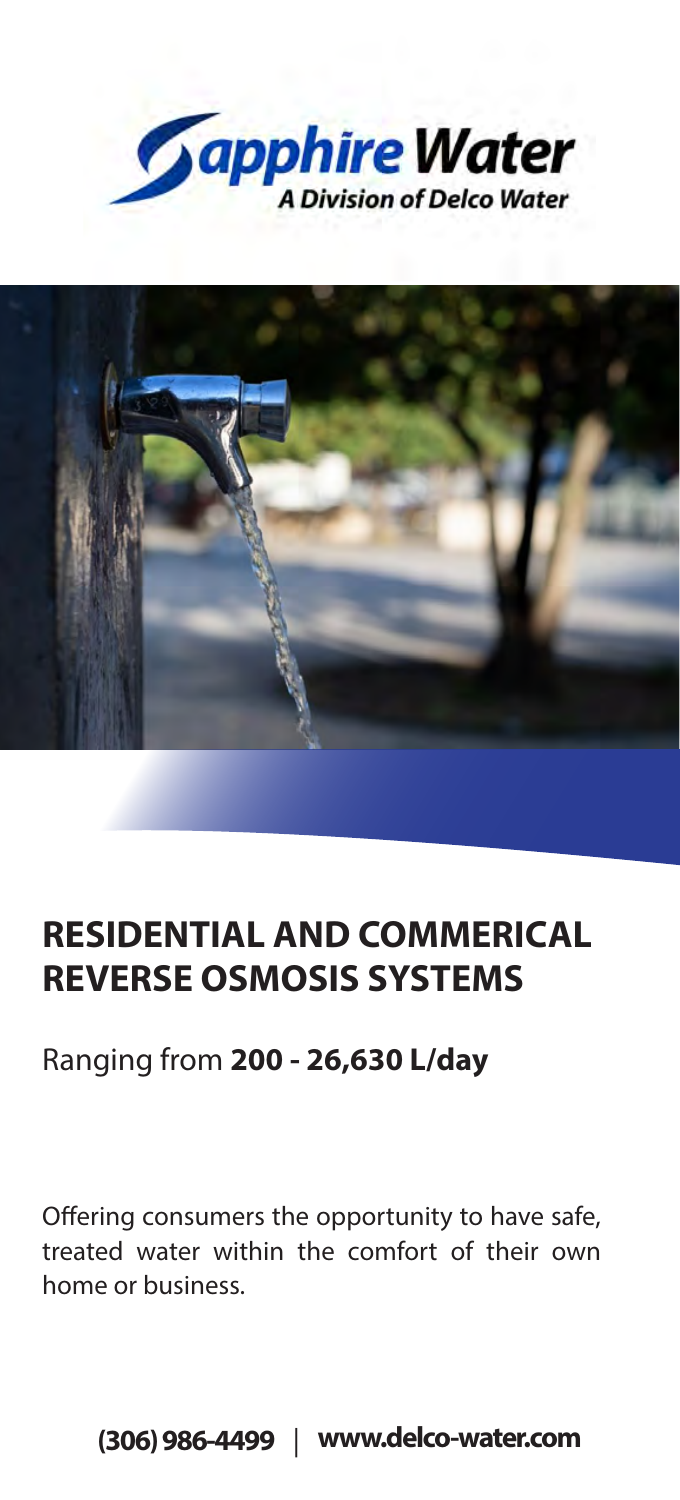

In the summer of 2019, Delco Automation acquired Sapphire Water International Corp., adding a broad installation base and an experienced group to enhance

Delco Water's engineering, field service, and fabrication groups. Now a Division of Delco Water, Sapphire Water has optimized their product base, offering a line of residential and commercial reverse osmosis systems that are customized to your water needs. Sapphire Water is committed to



offering our clients the highest standard of technologies to help them reduce costs, meet increasingly strict regulations, and prepare for future demands. Based in Humboldt, Saskatchewan, our systems are designed by engineers and built by our skilled fabrication and manufacturing team.



# **Why a Sapphire System?**

Sapphire Water RO systems offer the next level of water treatment for your home or business. Our systems can be purchased as a stand alone unit, or enhanced to a Whole House System. This would include pretreatment options, an MTU, holding tank, as well as finishing unit. Our Filtralite filters offer clients More Water for Less Cost, providing leading edge filtration technology using engineered ceramic media. These pretreatment and finishing options are especially useful in rural and remote areas with high iron and manganese content.

Each Sapphire System comes with proper anti-scalant, disinfection, as well as pH correction set ups. These precautionary measures not only ensure the water produced is clean, but encourages proper system maintenance. Maintaining your system with correct additives helps to increase the lifespan of the system. as well as increases overall efficiency of the system's operation.

*All of our consumables are available through our online store. See QR code on back for website details.*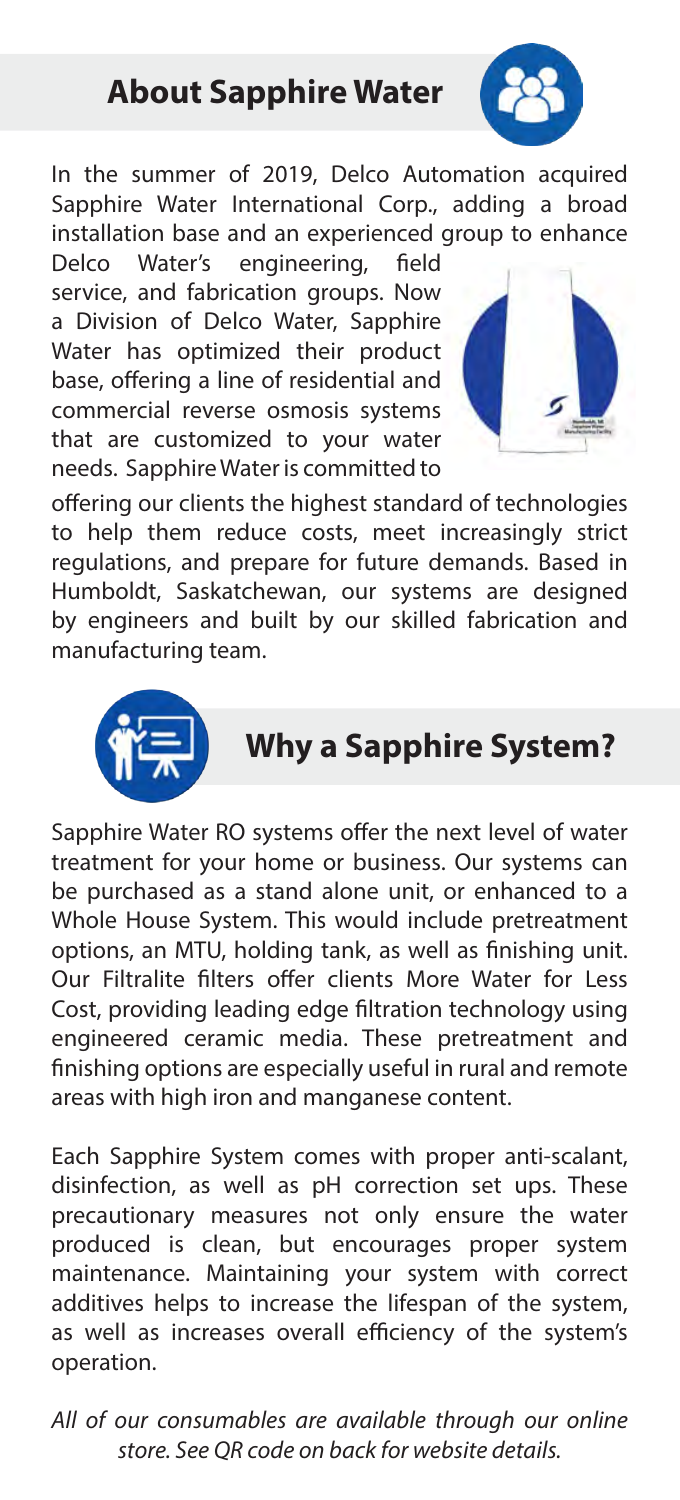### **Reverse Osmosis Filtration**

Reverse Osmosis (RO) is one of the most popular methods of filtration. A home RO system is an effective alternative to purification due to its ability to deliver superior levels of safety and taste at a reasonable cost. Reverse osmosis



is a water filtration or purification process ideal for removing substances such as metal ions, hardness, total dissolved solids and dissolved organics. Each Sapphire System has a quick and convenient installation process – only 1-2 days. Our systems come equipped with a general operation & installation manual, as well as troubleshooting guides so you can be ready to operate your system.

**Upon installation, our clients will enjoy bottled water at every tap in the house after the finishing station.**

### **Why Reverse Osmosis?**

A home RO system is an effective alternative to purification due to its ability to deliver superior levels of safety and taste at a reasonable cost. Our clients also get to enjoy the following benefits with their new system:



 $\bullet$  Eliminates the need for softening Product flow output 0.04-5.3 USgpm **C** Low waste production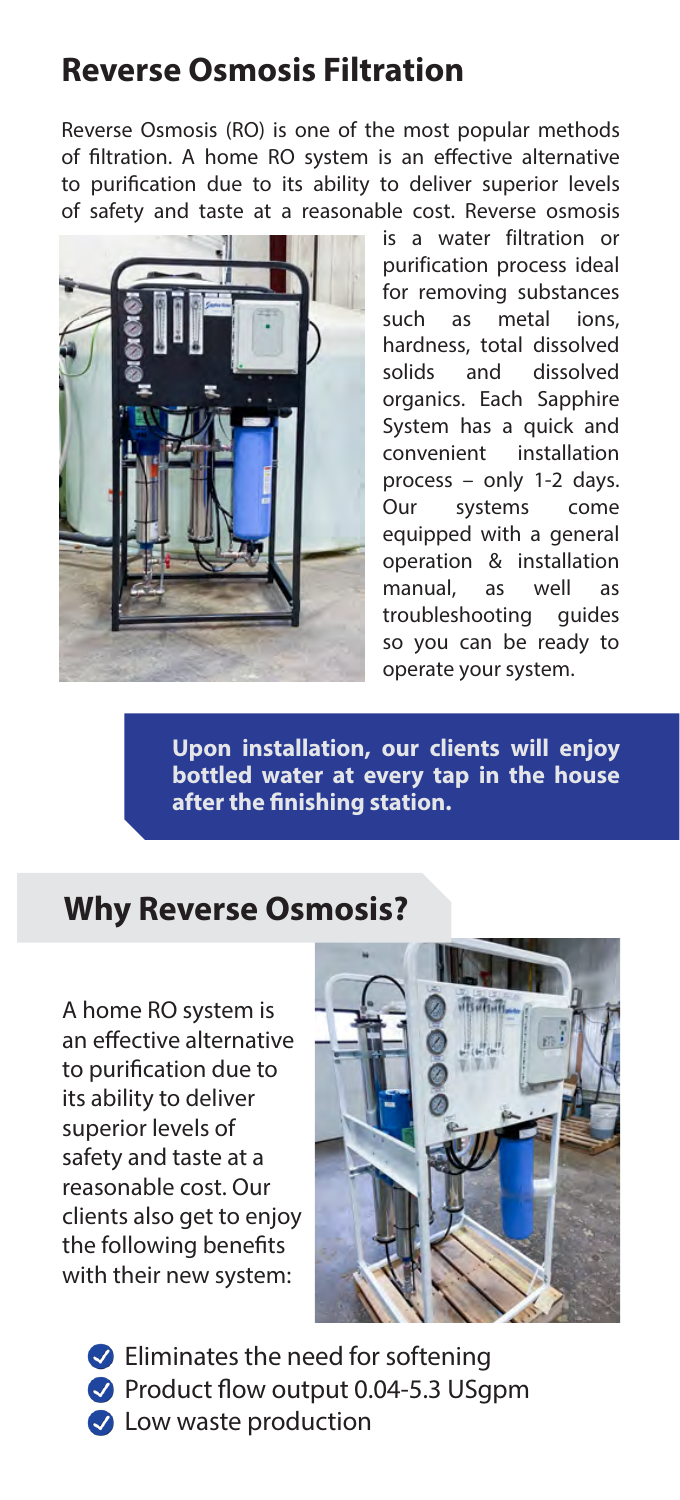At Sapphire Water, we have invested a significant amount of time into developing our General Operation and Installation manual to ensure our clients feel confident in operating their new Whole Home water treatment system.



# **Small Systems FILTRALITE<sup>®</sup> Filters**



Filtralite® Pure filter media is a highly porous engineered ceramic media that offers significantly better performance than traditional filter media. Filtralite can be used as a pretreatment option for your reverse osmosis system. The increased surface area of Filtralite® allows larger volumes of water to be filtered through the same volume of media with multiple operational benefits. Compared to traditional filter media like sand and anthracite, Filtralite® has much higher porosity which gives:

**C** Eliminates iron stains

- Extended reverse osmosis membrane life
- **C** Low maintenance timed backwashes
- Reduced energy and water consumption
- **Higher water production**
- Lifetime of over 20 years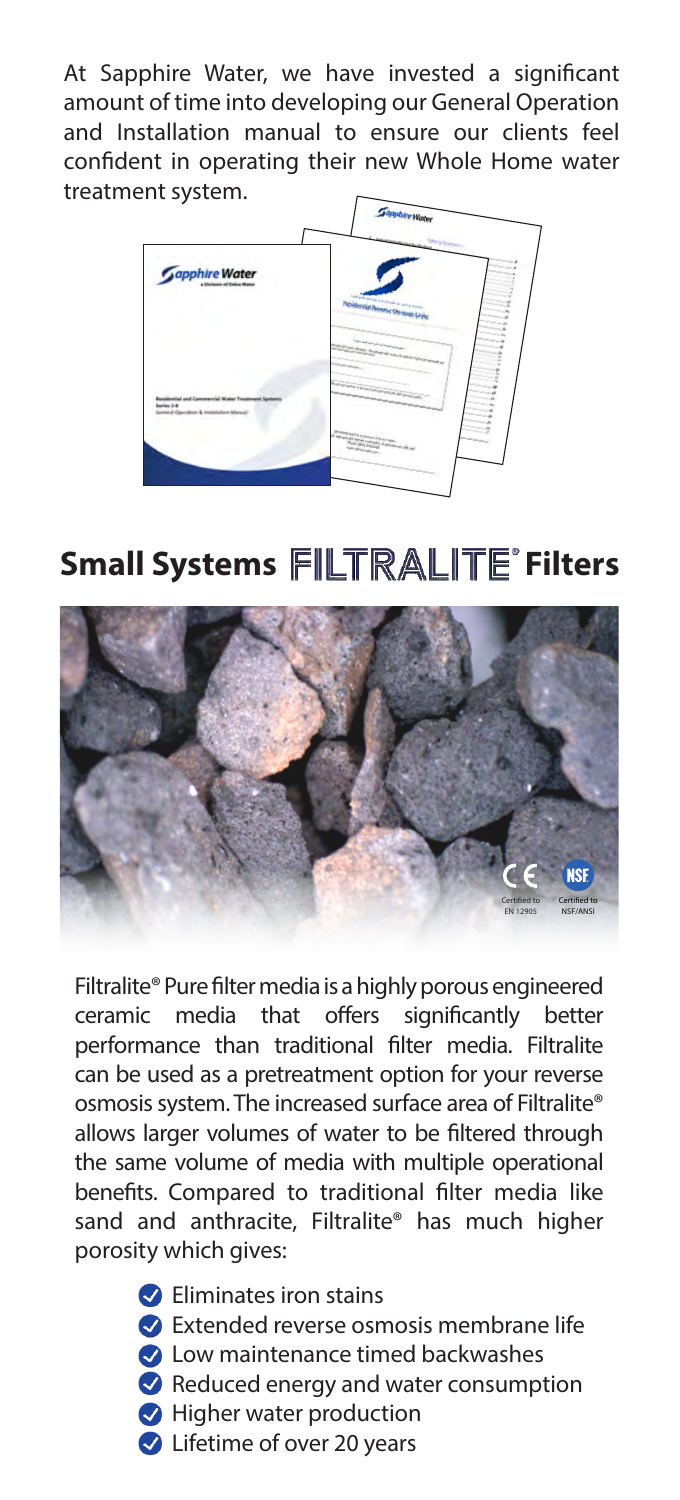## **Small Systems Finishing Unit**

Complete your Residential & Commerical water treatment system with our **Finishing Unit package.** Package includes panel mounted:



**Repressurization Pump** DAB EasyBox Mini 3

#### **Viqua VH200 UV Disinfection**

- Disinfects bacteria from water
- NSF/EPA (40 mJ/cm2) @95%UVT
- Peak flowrate: 7 GPM





#### **Radial Flow Carbon Filter**

- Reduces
- Organics
- Chlorine taste and odor
- Sediment

#### **Ace Roto Mold** 225 US gallon Reverse Osmosis Storage Tank